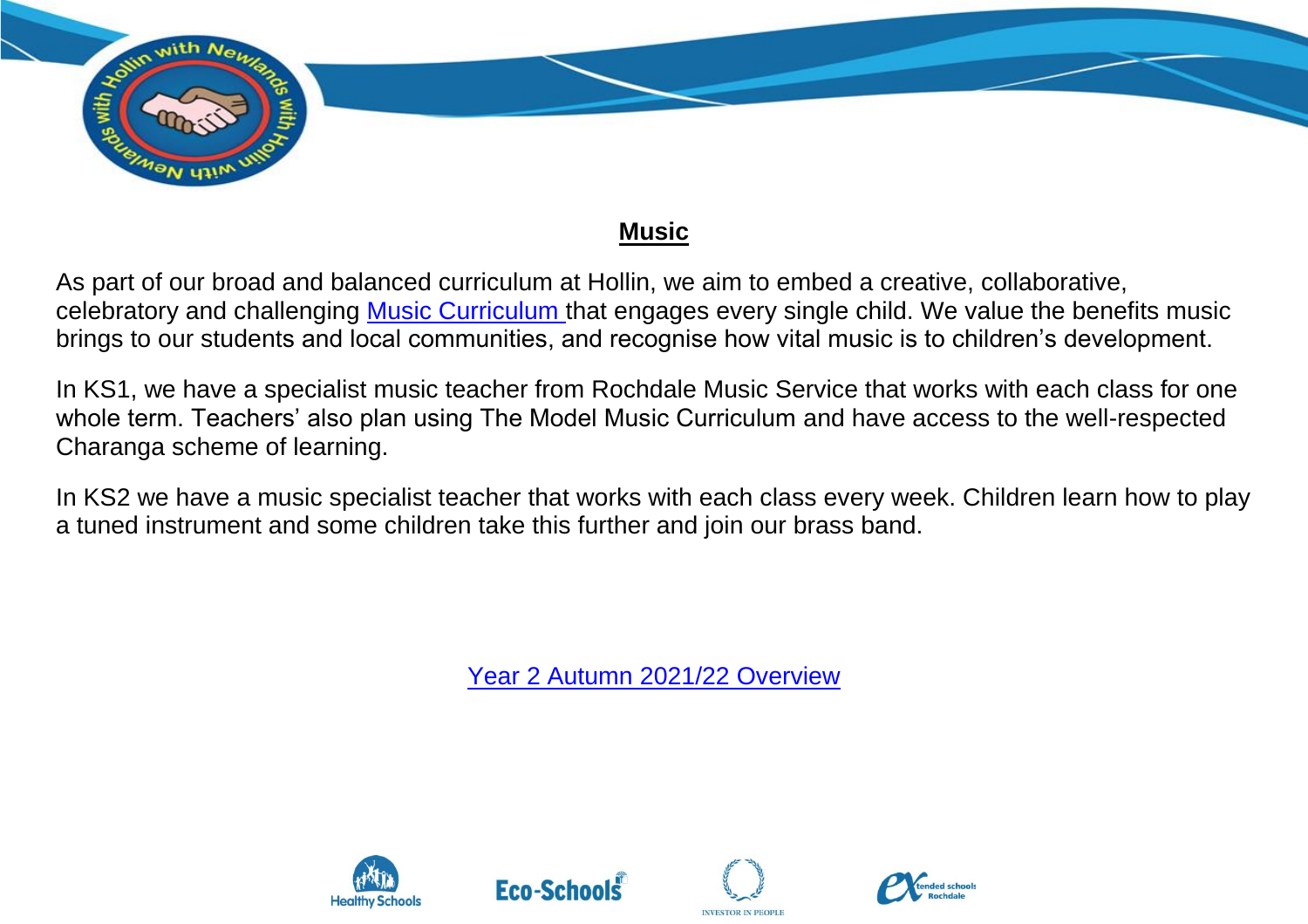## Year 3/4 Class Music Lessons 2021/22

- To understand the fundamentals of music including, Pulse, Rhythm, Pitch, Tempo, Dynamics, Texture, Timbre and Chords.
- To use percussion instruments and play different rhythms confidently to a pulse individually or in a group.
- To be able to appraise a piece of music from various times in history and to know how the different fundamentals fit together within the piece.
- Understanding the duration of notes in simple, rhythmic patterns using words to represent different lengths of note (Tea, Co-ffee, Cream).
- Echo clapping/singing.
- Music appraisal/analysis of instruments used in a piece of music from different genres.
- Composition on manuscript paper of own rhythms and notation patterns.
- Working towards live class performances of singing and use of percussion in school concerts.
- Solo and group singing with and without microphones.
- Classroom Recorder lessons using 'Charanga' Recorder Course.